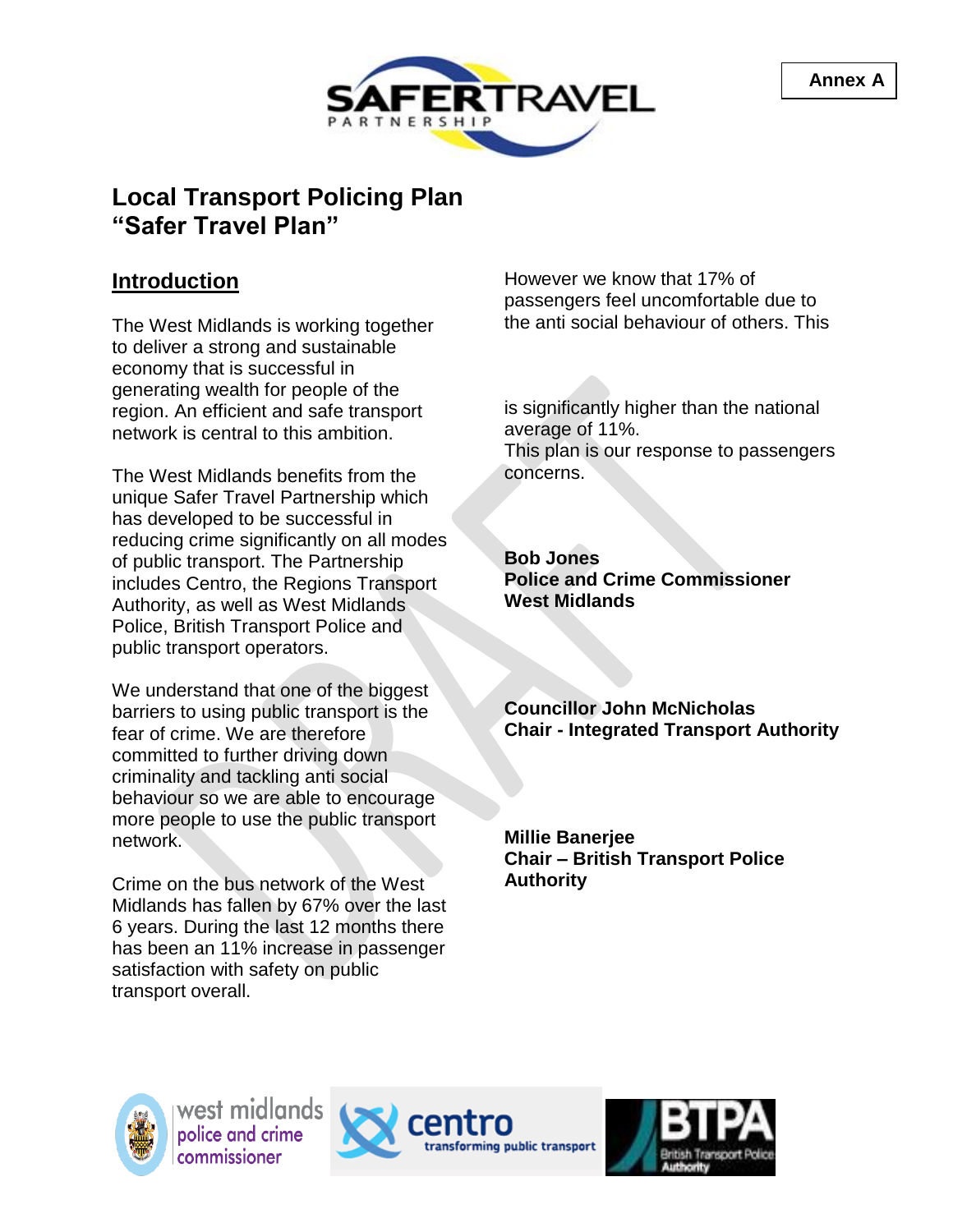



#### **Delivering the Plan**

We are pleased to introduce this Local Transport Policing Plan for 2013-16. It reflects our focus in the West Midlands for the next few years – how we continue to deliver the service passengers expect, to protect passengers from harm and also to address issues that passengers have told us causes them most concern. Throughout the coming year the Safer Travel Partnership will build upon previous success by working together towards a series of common goals

• Increased regional co-ordination and visibility

• Increased and more efficient use of CCTV and other technology

• Improved passenger engagement and understanding

• Long term sustainable problem solving to tackle crime, disorder and anti social behaviour

#### *PARTNERSHIP SIGNATURES*

*Including Centro, West Midlands Police, British Transport Police and Operators*

*To be inserted here*

#### [www.safertravel.info](http://www.safertravel.info/)

facebook.com/safertravelpolice

@ST\_Police





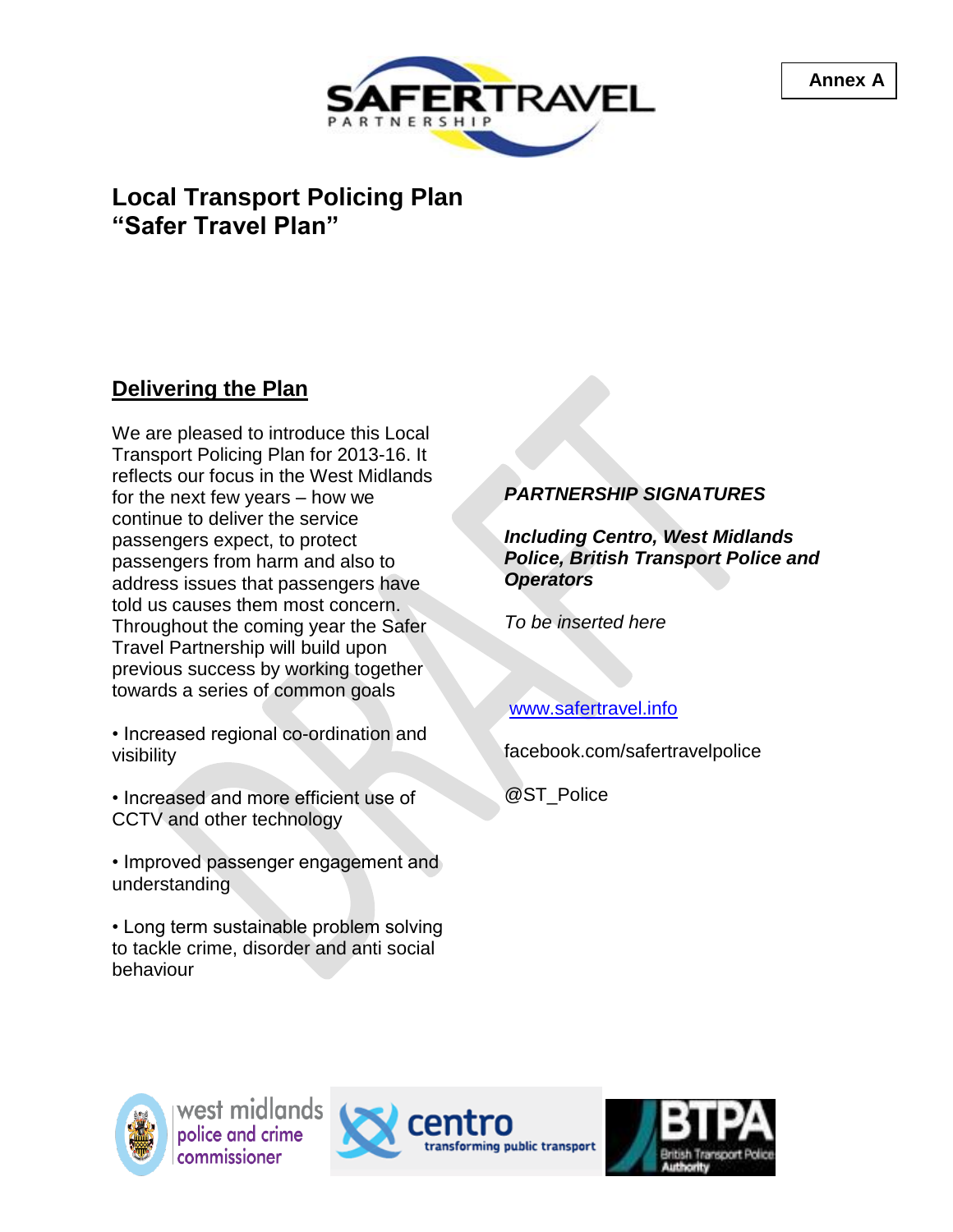



#### **West Midlands Transport Policing Objectives**

To tackle the issues that matter to passengers there are a series of actions that will be taken. The frameworks for delivery of these activities will be the Safer Travel Control Plan as well the Transforming Bus Travel (TBT) – Partnership Plus and Transforming Rail Travel (TRT) agreements. The mechanism for monitoring delivery of these actions will be the Safer Travel Partnership Strategy and Performance Board and the TRT and TBT delivery groups.

• **Increase your trust and confidence** in the Safer Travel Police through improved engagement ensuring that information is published about progress to address passenger concerns.

• **Continue to reduce crime and offending** by using long term problem solving and by tackling antisocial behaviour and low level nuisance, taking every opportunity to involve and communicate with passengers.

• **Improve passenger satisfaction in services** by listening to passengers and dealing with the issues that matter most.

• **Reducing repeat victims** by continuing to identify repeat victims providing appropriate advice and support.

• **Increasing the understanding of passengers' needs and concerns** by listening to and working with passengers to identify needs and understand how partner agencies can continually improve services

• **Keeping passengers informed about policing on public transport** by keeping passengers informed about the work that is going on in local areas that effect local communities, listening to views and learning from them.





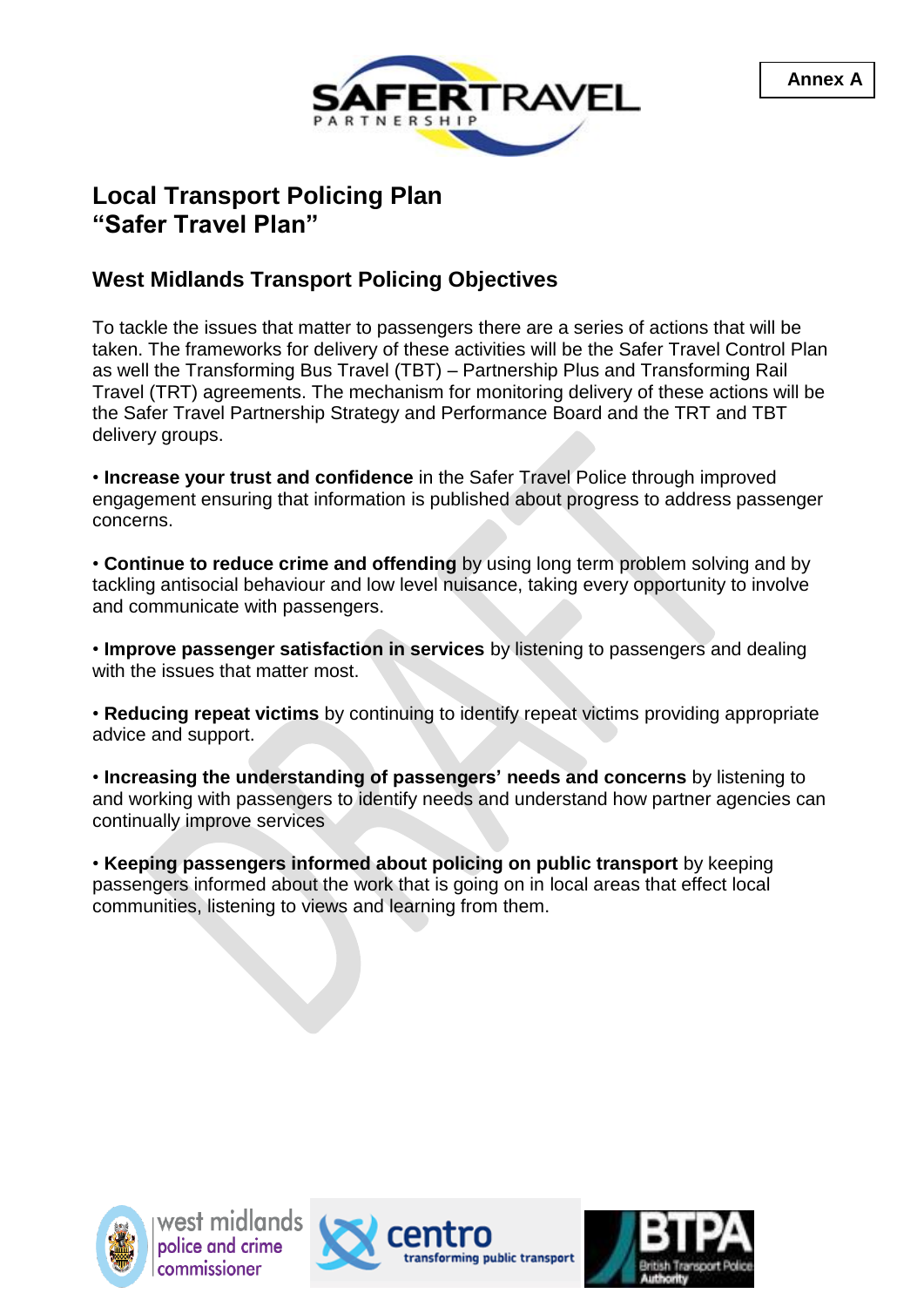

#### **Regional Co-ordination and Visibility**

It is understood that public transport itself can be seen as a community, but not a community that is limited by local boundaries. Therefore it is essential that the public transport network is seen as a regional entity which for policing purposes requires a great deal of co-ordination with local agencies. Research clearly shows that passengers want to see more police on the public transport network, not only to reduce crime, but to enhance the feeling of safety;

- **Retain the Safer Travel Police Team** at existing levels and seek further industry funding and sponsorship to develop and grow the team further
- **Expand the use of Special Constables** by actively recruiting to the Safer Travel Police Team and ensuring appropriate support and training mechanisms are in place
- **Work Closely with** Local Authorities, Community Safety Partnerships and Neighbourhood Policing Teams to ensure there is a co-ordinated to response to issue of crime and antisocial behaviour
- **Work with Passenger Champions** to ensure they help act as the eyes and ears of the public transport network
- **Encourage local resources** to be used in support of wider transport safety initiatives including but not limited to Taxi and Bus Marshalls, which are proven to help both passengers and drivers
- **Utilise a variety of tactical options** to deny criminals the use of the transport network to carry drugs, weapons and stolen goods
- **Encourage devolution of powers** to effectively and efficiently deal with issues of anti social behaviour to Passenger Transport Executives
- **Ensure West Midlands Police and British Transport Police** further strengthen working relationships to ensure passengers feel safe on all modes of public transport and throughout the door to door journey





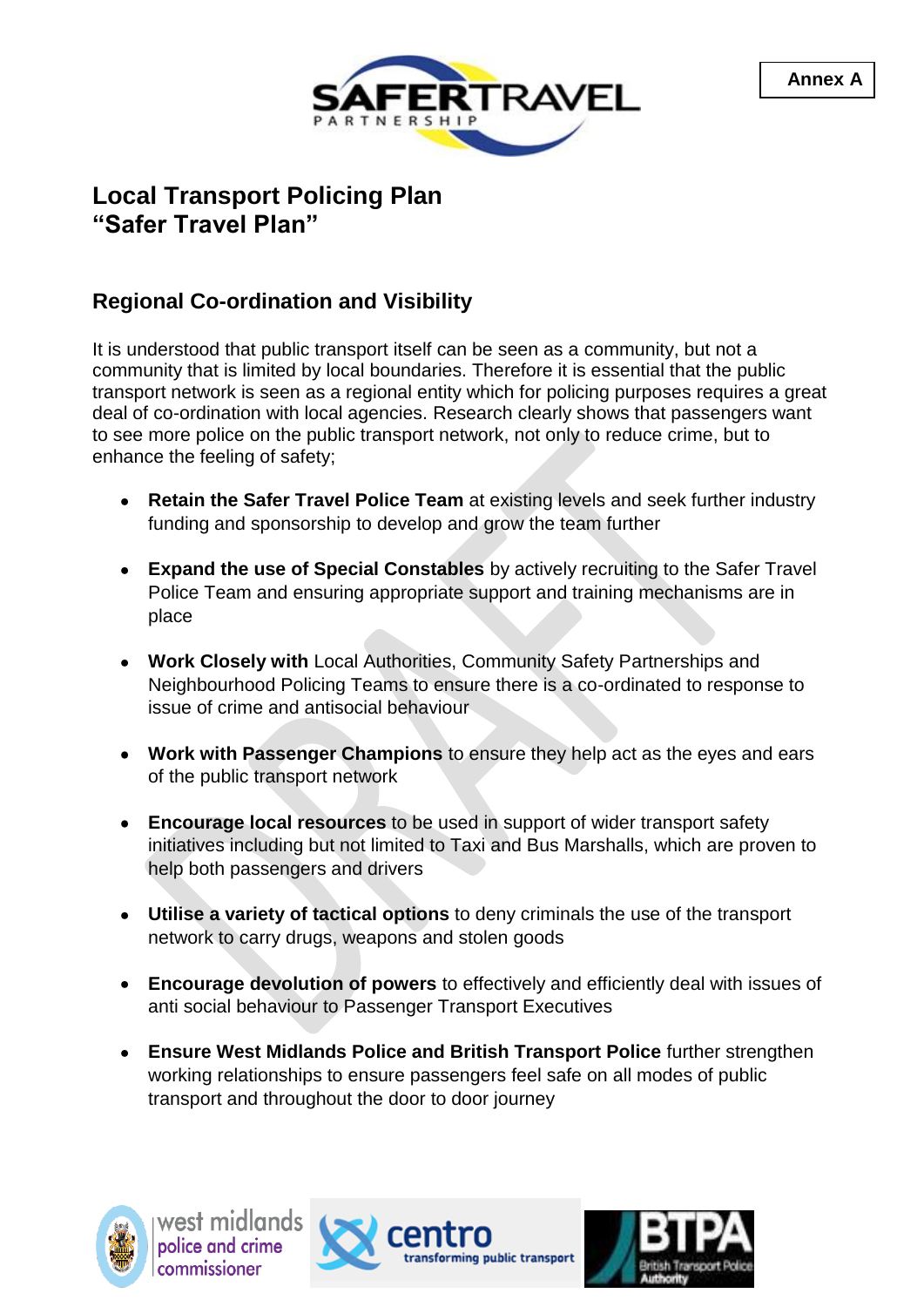

### **CCTV and Technology**

It is understood that policing a wide public transport network which carries over 400 million passengers per year is a difficult task. Considering the budget cuts that are facing all public sector organisations it is essential that new and existing technologies are embraced to make the policing response as efficient as possible. It is also known that passengers have a strong desire to see the increased use of CCTV on the public transport network to both deter crime and make them feel safer, it is therefore intended to:

- **Expand the use of CCTV** right across the public transport network, including working with transport operators to ensure that CCTV is present on all buses, trains and trams.
- **Maximise the technical capacity** of the Safer Travel Command Centre, maximizing opportunities for operational efficiency, revenue generation as well as providing opportunities for partners to derive efficiencies in service.
- **To protect passengers and staff** on the public transport network through the  $\bullet$ expanded use of DNA and Smartwater technology.
- **Increase the use of mobile speed cameras** to address issues of speeding on the  $\bullet$ road network of the West Midlands
- **Utilise ANPR** technology to support and carry out operations of bus lane enforcement





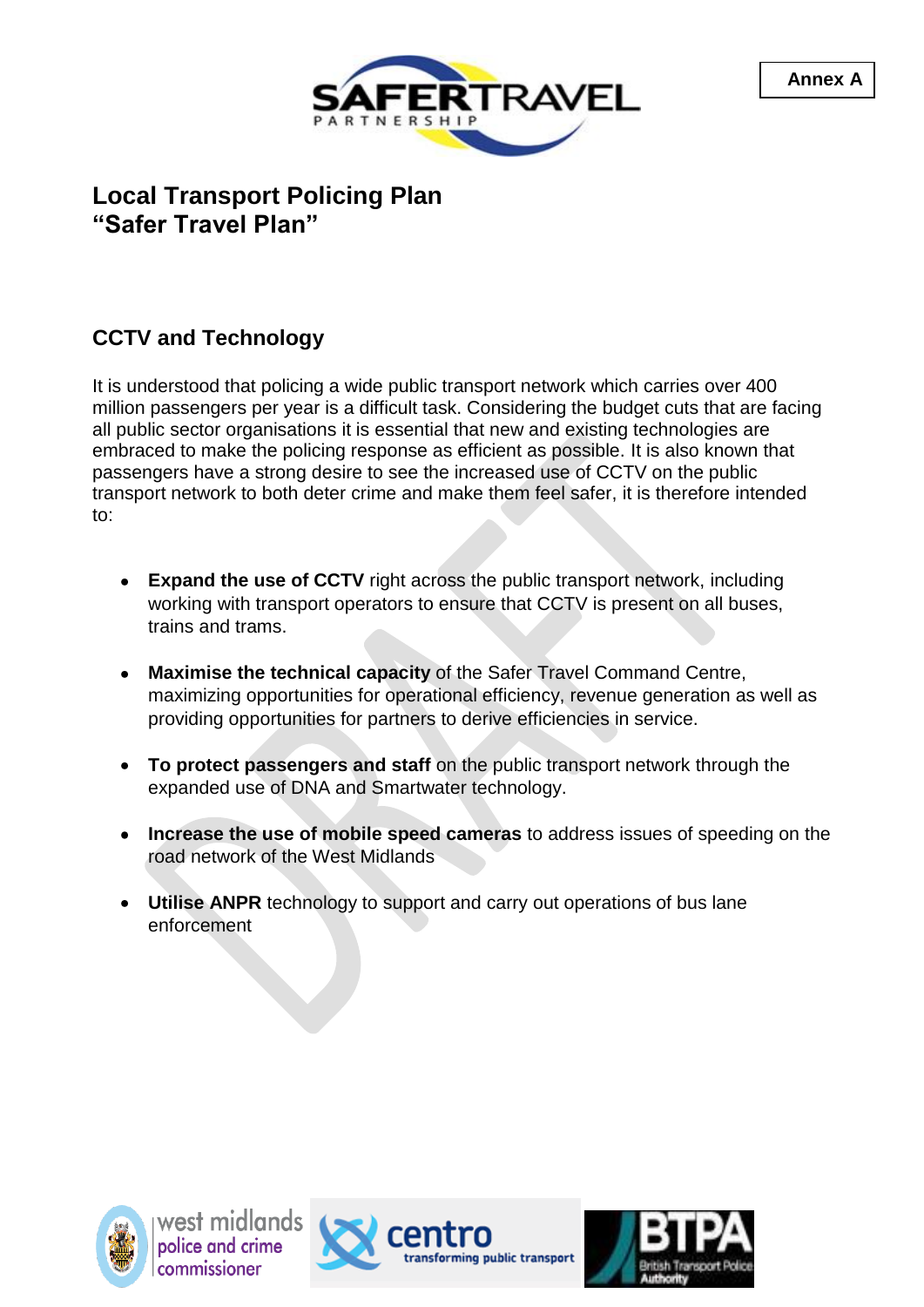

#### **Passenger Engagement**

The improvement of the passenger experience is at the heart of this plan. It is pleasing that public transport within the West Midlands has experienced a 67% reduction on recorded crime over the last 6 years, but know there is more to do to make people feel safer. It is essential to ensure that passengers needs continue to be listened to, to provide a service that reflects their priorities. This will be done by:

- **Expanding the See Something Say Something** campaign through new technologies such as smartphone application, to ensure that as many opportunities exist as possible for passengers to report anti social behaviour as possible
- **Addressing issues of antisocial behaviour** through the implementation of a robust, visible ASB process, which puts passenger concerns at its heart
- **Carrying out market research** to better understand the concerns of passengers and what types of nuisance behaviour impact on the passenger experience
- **Being visible and available** to local communities to listen to passenger concerns and feedback on work carried out to address those concerns
- **Expanding social media** use to engage with as many passengers as possible, as well as promote the work of all partners